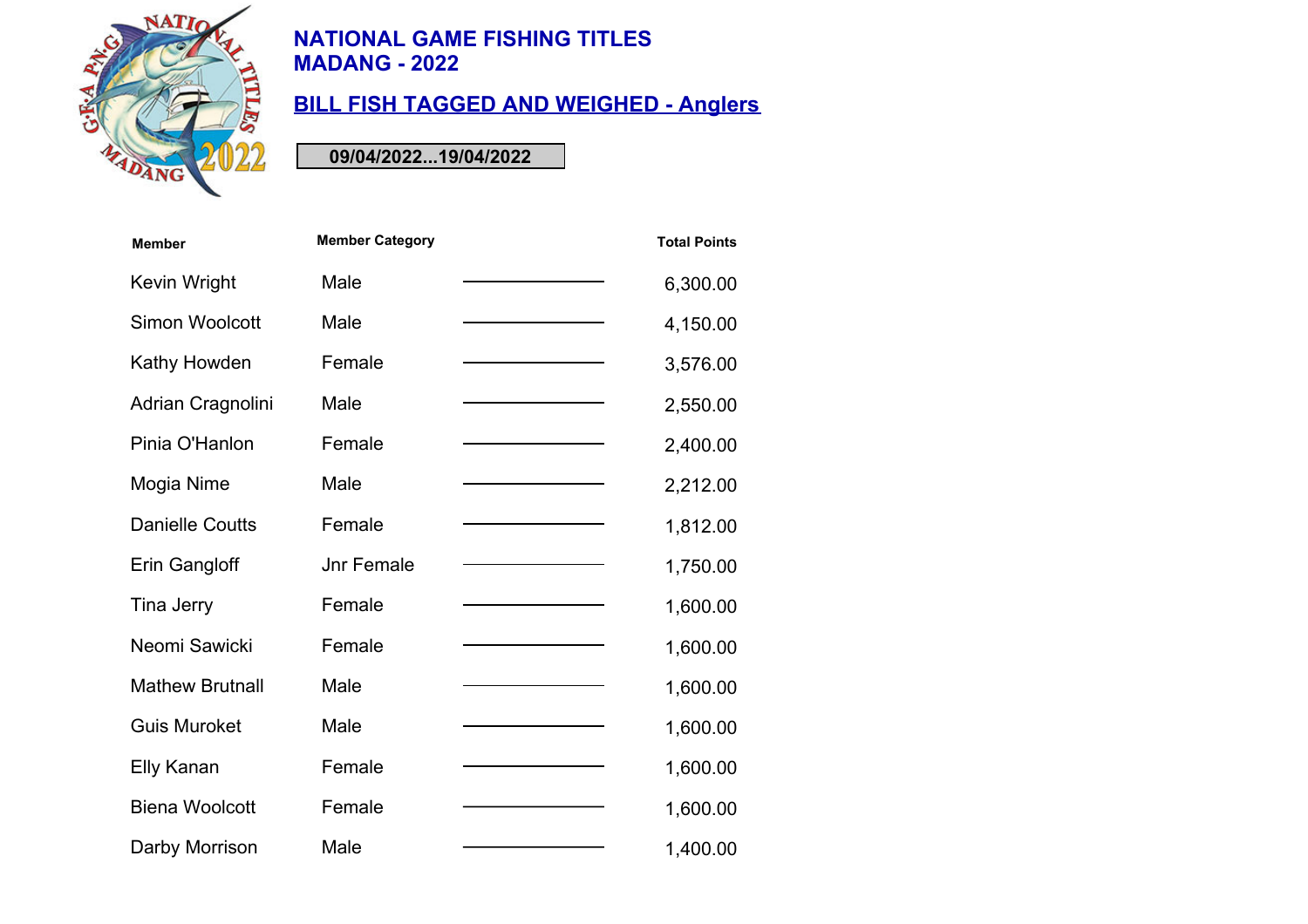

# **BILL FISH TAGGED AND WEIGHED - Anglers**

| <b>Member</b>            | <b>Member Category</b> | <b>Total Points</b> |
|--------------------------|------------------------|---------------------|
| <b>Christopher Tsang</b> | Male                   | 1,400.00            |
| <b>Blake Hickey</b>      | Male                   | 1,400.00            |
| <b>Philip Kelly</b>      | Male                   | 1,250.00            |
| <b>Scott Randal</b>      | Male                   | 1,100.00            |
| Troy Ryan                | Male                   | 950.00              |
| <b>Jodie Finall</b>      | Female                 | 950.00              |
| Weiqi Zhoy               | Male                   | 800.00              |
| <b>Wayne Baldwin</b>     | Male                   | 800.00              |
| <b>Terry Haggar</b>      | Male                   | 800.00              |
| Sam Amor                 | Male                   | 800.00              |
| Rose Ipatas              | Female                 | 800.00              |
| Nathan Thompson          | Male                   | 800.00              |
| Michelle Apore           | Female                 | 800.00              |
| Marco Crognolini         | Male                   | 800.00              |
| Louise Franklin          | Female                 | 800.00              |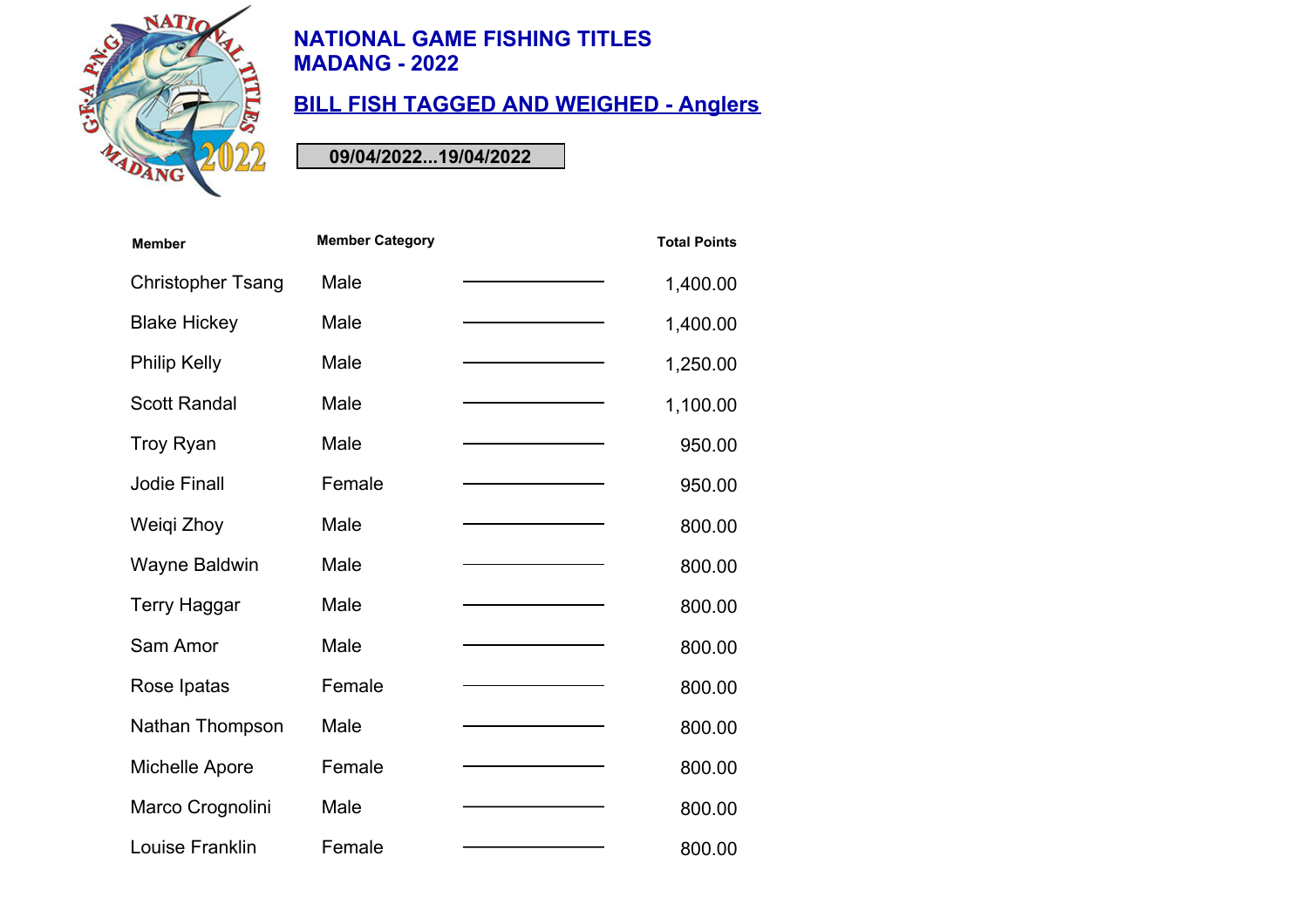

# **BILL FISH TAGGED AND WEIGHED - Anglers**

| <b>Member</b>           | <b>Member Category</b> | <b>Total Points</b> |
|-------------------------|------------------------|---------------------|
| Louis Graham            | Male                   | 800.00              |
| Liquan Yan              | Male                   | 800.00              |
| <b>Lionel Brunskill</b> | Male                   | 800.00              |
| Lin Weijie              | Female                 | 800.00              |
| <b>Justin Brunskill</b> | Male                   | 800.00              |
| Juan Rey                | Male                   | 800.00              |
| Johna Luke              | Male                   | 800.00              |
| Jacky Weng              | Male                   | 800.00              |
| Giaan Gangloff          | <b>Jnr Female</b>      | 800.00              |
| Emma Pickworth          | Female                 | 800.00              |
| Douglas Minimbi         | Male                   | 800.00              |
| <b>Damien Colette</b>   | Male                   | 800.00              |
| <b>Bobby Chen</b>       | Male                   | 800.00              |
| Angela Salak            | Female                 | 800.00              |
| <b>Andrew Marlow</b>    | Male                   | 800.00              |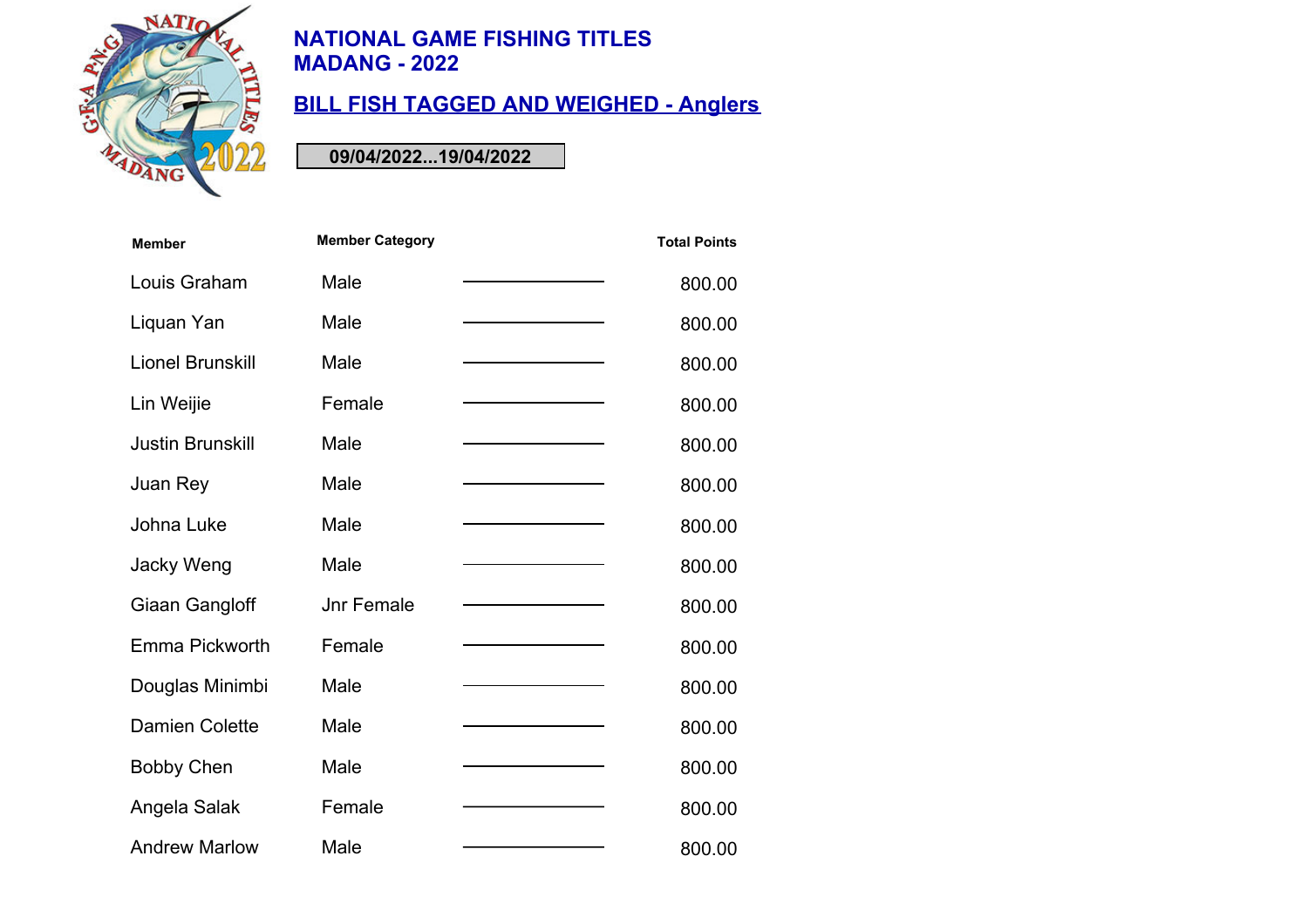

# **BILL FISH TAGGED AND WEIGHED - Anglers**

| <b>Member</b>        | <b>Member Category</b> | <b>Total Points</b> |
|----------------------|------------------------|---------------------|
| Allan Atava          | Male                   | 800.00              |
| Alicia Obara         | Female                 | 800.00              |
| Josh Rema            | Male                   | 798.00              |
| Terina Hagger        | Female                 | 700.00              |
| <b>Steve Balters</b> | Male                   | 700.00              |
| <b>Matt Ellis</b>    | Male                   | 700.00              |
| Martin Tsang         | Male                   | 700.00              |
| Keith Kingston       | Male                   | 700.00              |
| Jamie Mehl           | Male                   | 700.00              |
| Jack Canavan         | Male                   | 700.00              |
| <b>Gary Litz</b>     | Male                   | 700.00              |
| <b>Finn Beirne</b>   | Male                   | 700.00              |
| <b>Fabie Ponting</b> | Female                 | 700.00              |
| David Cowan          | Male                   | 700.00              |
| <b>Daniel Finall</b> | Male                   | 700.00              |